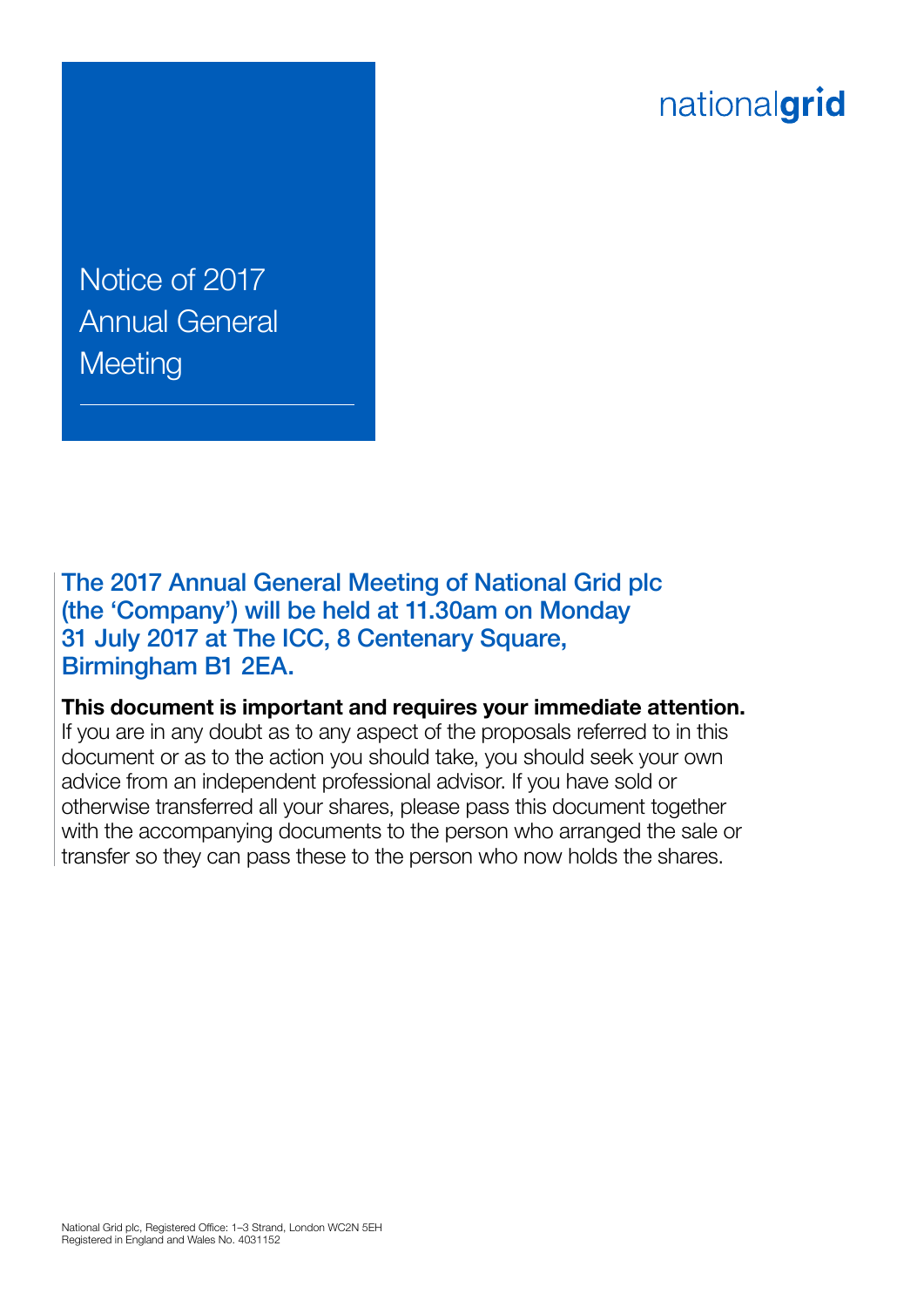## **Resolutions**

The Annual General Meeting ('AGM') will consider the following resolutions, which in the case of resolutions 20 to 23 will be proposed as special resolutions with the remainder being proposed as ordinary resolutions.

- **1.** To receive the Company's accounts for the year ended 31 March 2017, the Directors' Reports and the Auditors' Report on the accounts.
- **2.** To declare a final dividend of 29.10 pence per Ordinary Share (US\$1.8924 per American Depositary Share ('ADS') for the year ended 31 March 2017.
- **3.** To re-elect Sir Peter Gershon as a Director.
- **4.** To re-elect John Pettigrew as a Director.
- **5.** To re-elect Andrew Bonfield as a Director.
- **6.** To re-elect Dean Seavers as a Director.
- **7.** To re-elect Nicola Shaw as a Director.
- **8.** To re-elect Nora Mead Brownell as a Director.
- **9.** To re-elect Jonathan Dawson as a Director.
- **10.** To elect Pierre Dufour as a Director.
- **11.** To re-elect Therese Esperdy as a Director.
- **12.** To re-elect Paul Golby as a Director.
- **13.** To re-elect Mark Williamson as a Director.
- **14.** To appoint Deloitte LLP as the Company's auditors until the conclusion of the next general meeting at which accounts are laid before the Company.
- **15.** To authorise the Directors to set the auditors' remuneration.
- **16.** To approve the Directors' remuneration policy set out on pages 58 to 62 in the Annual Report and Accounts for the year ended 31 March 2017 ('the Annual Report').
- **17.** To approve the Directors' Remuneration Report (excluding the Directors' remuneration policy referred to in resolution 16), set out on pages 54 to 71 in the Annual Report.
- **18.** To authorise the Company and those companies which are subsidiaries of the Company at any time during the period for which this resolution has effect for the purposes of Part 14 of the Companies Act 2006 (the '2006 Act'):
	- (i) to make political donations to political parties, and/or independent election candidates not exceeding £125,000 in aggregate;
	- (ii) to make political donations to political organisations other than political parties, not exceeding £125,000 in aggregate; and
	- (iii) to incur political expenditure, not exceeding £125,000 in aggregate,

provided that the aggregate amount of any such donations and expenditure shall not exceed £125,000 during the period commencing on the date of passing of this resolution and ending at the earlier of the close of the next AGM and 31 October 2018.

Words and expressions defined for the purpose of the 2006 Act shall have the same meaning in this resolution.

**19.** To authorise the Directors generally and unconditionally, in accordance with Section 551 of the 2006 Act, to allot shares in the Company or to grant rights to subscribe for or convert any security into shares in the Company up to an aggregate nominal amount of £142,593,621.

This authority shall expire at the earlier of the close of the next AGM and 31 October 2018 except that the Directors shall be entitled, at any time prior to the expiry of this authority, to make an offer or enter into an agreement which would, or might, require shares to be allotted or subscription or conversion rights to be granted after such expiry and the Directors may allot shares or grant rights in accordance with such offer or agreement as if the authority conferred had not expired.

- **20.** Subject to the passing of resolution 19 set out above, to authorise the Directors, in accordance with Section 570 of the 2006 Act, to allot equity securities wholly for cash, including a sale of treasury shares, as if Section 561 of the 2006 Act did not apply to any such allotment or sale, provided that this authority shall be limited to:
	- (i) any such allotment or sale in connection with a pre-emptive offer; and
	- (ii) any such allotment or sale, otherwise than pursuant to a pre-emptive offer, of equity securities up to an aggregate nominal value of £21,389,043.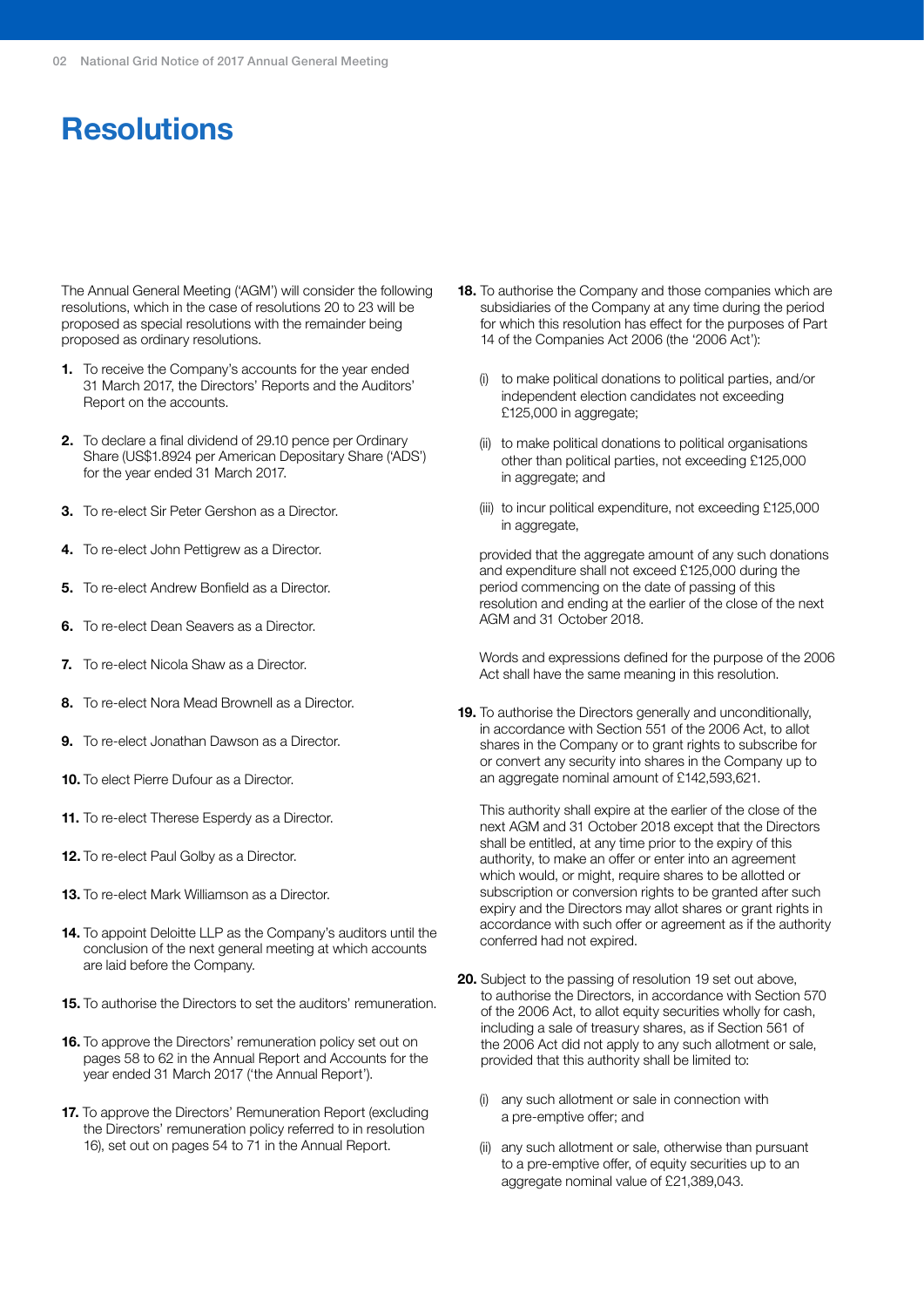This authority shall expire at the earlier of the close of the next AGM and 31 October 2018 except that the Directors shall be entitled, at any time prior to the expiry of this authority, to make an offer or enter into an agreement which would, or might, require equity securities to be allotted wholly or partly and treasury shares to be sold after such expiry and the Directors may allot equity securities and sell treasury shares in accordance with such offer or agreement as if the authority conferred had not expired.

- **21.** Subject to the passing of resolution 19 set out above and in addition to any authority granted under resolution 20, to authorise the Directors, in accordance with Section 570 of the 2006 Act, to allot equity securities wholly for cash, including a sale of treasury shares, as if Section 561 of the 2006 Act did not apply to any such allotment or sale, provided that this authority shall be:
	- (i) limited to the allotment of equity securities or sale of treasury shares up to an aggregate nominal amount of £21,389,043; and
	- (ii) used only for the purposes of financing (or refinancing, if the authority is to be used within six months after the original transaction) a transaction which the Board determines to be an acquisition or other capital investment of a kind contemplated by the Statement of Principles on Disapplying Pre-Emption Rights most recently published by the Pre-Emption Group prior to the date of this notice.

This authority shall expire at the earlier of the close of the next AGM and 31 October 2018 except that the Directors shall be entitled, at any time prior to the expiry of this authority, to make an offer or enter into an agreement which would, or might, require equity securities to be allotted wholly or partly and treasury shares to be sold after such expiry and the Directors may allot equity securities and sell treasury shares in accordance with such offer or agreement as if the authority conferred had not expired.

- **22.** To authorise the Company generally and unconditionally, for the purpose of Section 701 of the 2006 Act, to make market purchases of its Ordinary Shares provided that:
	- (i) the maximum number of Ordinary Shares that may be acquired is 344,116,240 being 10% of the Company's issued share capital (excluding treasury shares) as at 22 May 2017;
	- (ii) the minimum price per Ordinary Share that may be paid for any such shares is 12 204/473 pence; and

(iii) the maximum price per share that may be paid for any such shares is not more than the higher of: (a) an amount equal to 105% of the average closing price for an Ordinary Share, as derived from the London Stock Exchange Official List, for the five business days immediately prior to the day on which the purchase is made; and (b) an amount equal to the higher of the price of the last independent trade of an Ordinary Share and the highest current independent bid for an Ordinary Share as stipulated by Commission-adopted Regulatory Technical Standards pursuant to article 5(6) of the Market Abuse Regulation.

This authority shall expire at the earlier of the close of the next AGM and 31 October 2018 except that the Company shall be entitled, at any time prior to the expiry of this authority, to make a contract of purchase which would, or might, be executed wholly or partly after such expiry and to purchase Ordinary Shares in accordance with such contract as if the authority conferred had not expired.

**23.** To authorise the Directors, in accordance with the Company's articles of association ('Articles'), to call a general meeting of the Company, other than an AGM, on not less than 14 clear days' notice.

The Directors believe the proposals set out in resolutions 1 to 23 are in the best interests of shareholders as a whole and they unanimously recommend that shareholders vote in favour of each of the resolutions as they intend to do in respect of their own holdings.

On behalf of the Board

#### **Alison Kay**

Group General Counsel & Company Secretary 22 May 2017 National Grid plc

Registered Office: 1–3 Strand, London WC2N 5EH Registered in England and Wales No. 4031152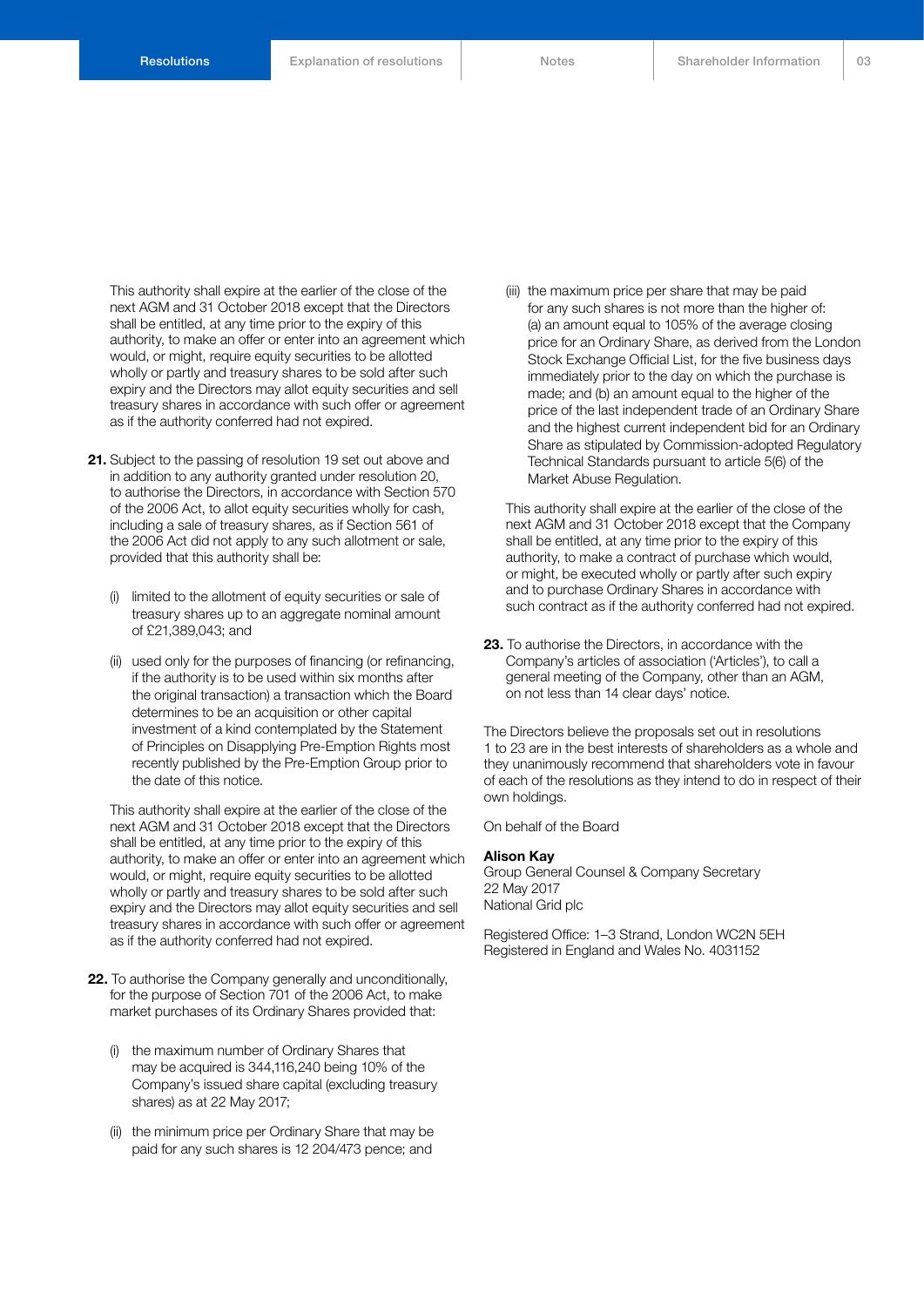## **Explanation of resolutions**

Resolutions 20 to 23 will be proposed as special resolutions and will be passed if at least 75% of the votes cast (not counting votes withheld) are in favour.

The remaining resolutions are being proposed as ordinary resolutions and will be passed if more than 50% of the votes cast (not counting votes withheld) are in favour.

### **Resolution 1:** To receive the Annual Report

The Company is required to present its report and accounts to shareholders at its AGM.

Copies of the full Annual Report will be available at the AGM. This document is also available on the Company's website at [www.nationalgrid.com.](http://www.nationalgrid.com) Paper copies can be obtained from Capita Asset Services, see the back page for contact details.

### **Resolution 2:** To declare a final dividend

The Company requires shareholder approval to pay a final dividend. The dividend cannot exceed the amount recommended by the Directors. If approved, the final dividend of 29.10 pence per Ordinary Share (US\$1.8924 per ADS) will be paid on 16 August 2017 to shareholders on the register of members at the close of business on 2 June 2017. The dividend is to be paid in respect of each Ordinary Share other than those Ordinary Shares in respect of which a valid election has been made, pursuant to the Company's scrip dividend scheme, to receive new Ordinary Shares instead of the final dividend in cash. Dividends are declared in both pence and US\$ to ensure that holders of both Ordinary Shares and ADSs are paid the declared dividend on the same day.

### **Resolutions 3–13:**

### Election and re-election of Directors

The Company's Articles require that any Director appointed to the Board retire and seek election by shareholders at their first AGM following appointment and subsequent re-election at least once every three years. Accordingly, following the appointment of Pierre Dufour on 16 February 2017, Pierre will seek election at this AGM. Additionally, in accordance with the UK Corporate Governance Code 2016 (the 'Code'), it is proposed, with the exception of Ruth Kelly, that all other Directors seek re-election at the AGM this year. As announced on 20 April 2017, due to personal circumstances and time commitments Ruth Kelly informed the Company that she would not be seeking re-election by shareholders at the AGM.

When making its recommendation to the Board in respect of the election or re-election of the Directors, the Nominations Committee considers the balance of skills, experience, independence and knowledge on the Board and reviews the commitment and effectiveness of each Director. Each Director proposed for re-election has also been subject to a formal performance evaluation which had regard to that Director's ability to promote the success of the Company, whilst having due regard to other stakeholders.

Accordingly, the Board has resolved that the Directors continue to be effective, committed to their roles and have sufficient time available to perform their duties to the Company. Additionally, the Board has determined that, other than the Chairman, each of the Non-executive Directors at year-end continues to be independent.

The Board considers the independent character and judgement of the Non-executive Directors and varied and relevant experience of all the Directors combine to provide an appropriate balance of skills and knowledge which is of great benefit to the Company and, therefore, the Board recommends the election of Pierre Dufour and the re-election of all other Directors, with the exception of Ruth Kelly.

| <b>Key</b> |                                                 |
|------------|-------------------------------------------------|
| A          | <b>Audit Committee</b>                          |
| F          | <b>Finance Committee</b>                        |
| N          | <b>Nominations Committee</b>                    |
| R          | <b>Remuneration Committee</b>                   |
| s          | <b>Safety, Environment and Health Committee</b> |
| (ch)       | <b>chairman of Committee</b>                    |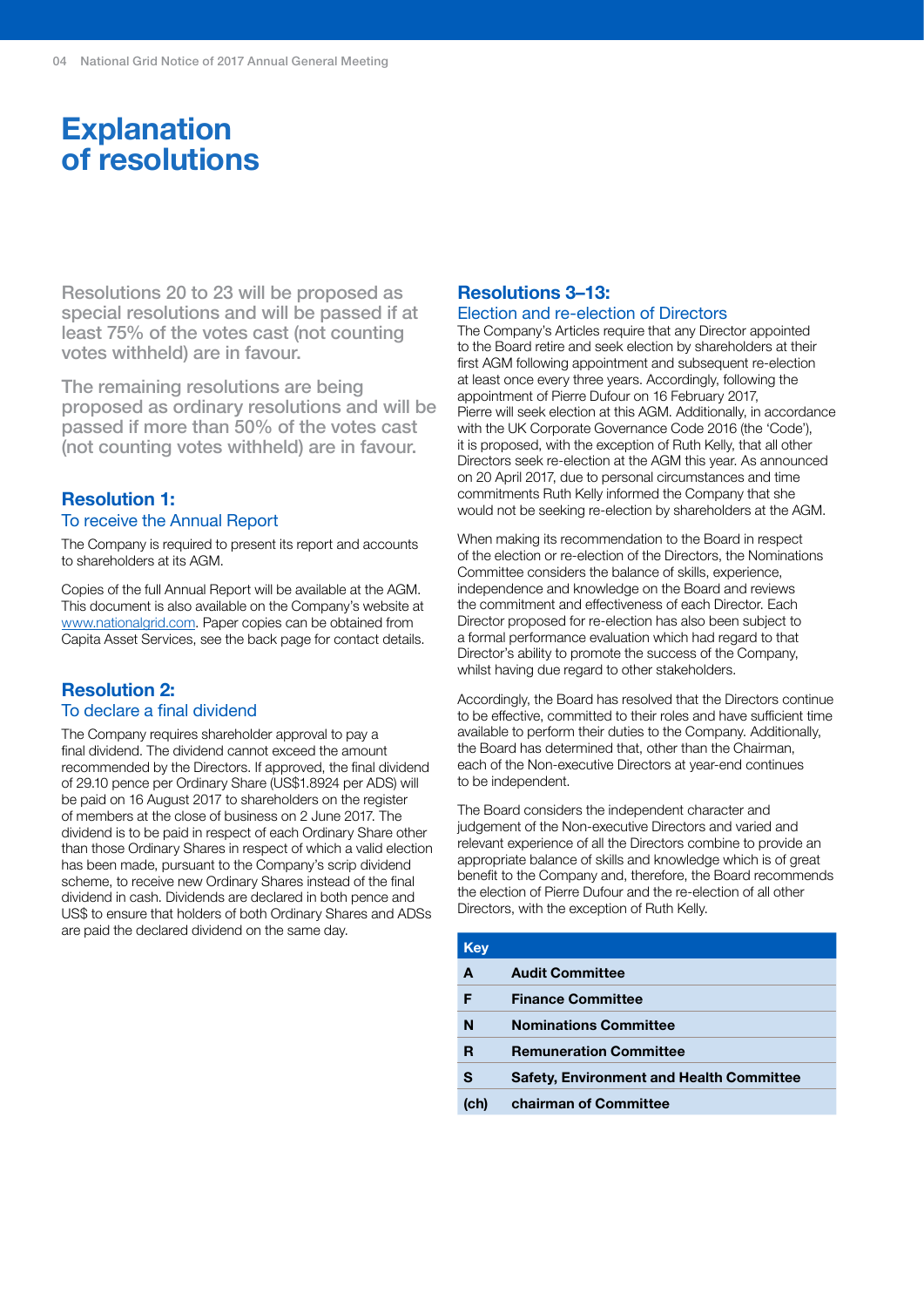### **Resolution 3:**

### To re-elect Sir Peter Gershon CBE FREng, Chairman

**Appointed:** 1 August 2011 as Deputy Chairman and became Chairman with effect from 1 January 2012

#### **Committee membership:** N (ch)

**Career:** Sir Peter is a Fellow of the Royal Academy of Engineering and has had a varied career holding a number of senior positions across multiple industries. His previous appointments include Chief Executive of the Office of Government Commerce, Managing Director of Marconi Electronic Systems and a member of the UK Defence Academy Advisory Board. Sir Peter brings to his role of Chairman of the Board extensive general management, government and advisory experience as well as significant board level experience, including a seven-year tenure as Chairman of Tate and Lyle plc from which he retired from on 31 March 2017. Sir Peter currently holds external appointments as a Non-executive Chairman of the Aircraft Carrier Alliance Management Board and a Trustee of The Sutton Trust.

### **Resolution 4:** To re-elect John Pettigrew FEI, FIET, Chief Executive

**Appointed:** Joined the Board on 1 April 2014 and became Chief Executive with effect from 1 April 2016

### **Committee membership:** F

**Career:** John joined the Company in 1991 and progressed through a variety of roles before joining the Board as UK Executive Director in 2014. With over 25 years of varied experience at National Grid, his previous roles include Director of Engineering in the UK, Chief Operating Officer and Executive Vice President for the US Electricity Distribution & Generation business, Chief Operating Officer for UK Gas Distribution and UK Chief Operating Officer from 2012 to 2014. John's extensive experience within the Company brings to the Board a deep understanding of the energy and utilities industry and operation within a regulatory environment as well as a full appreciation of the landscape National Grid works in.

### **Resolution 5:** To re-elect Andrew Bonfield, Finance Director

**Appointed:** 1 November 2010

### **Committee membership:** F

**Career:** Andrew is a chartered accountant with significant financial experience having previously held the position of Chief Financial Officer at Cadbury plc; he also spent five years as Executive Vice President & Chief Financial Officer at Bristol-Myers Squibb, an American pharmaceutical company. Andrew also has prior experience in the energy sector as he was Finance Director of BG Group plc from 2001 to 2002. He currently has an external

appointment on the Kingfisher plc Board as a Non-executive Director. Andrew's varied financial experience across several different industries enables him to bring valued and technical expertise to Board meetings through thorough knowledge of the financial industry both in the UK and internationally.

### **Resolution 6:** To re-elect Dean Seavers, Executive Director, US

#### **Appointed:** 1 April 2015

**Career:** Dean began his career at the Ford Motor Company, moving to Tyco International Ltd where he held various senior management positions before joining General Electric Company/United Technologies Corporation. He was President and Chief Executive Officer of General Electric Security and then President, Global Services of United Technologies Fire & Security. Dean was also a member of the Board of Directors of the National Fire Protection Association and most recently he has been a lead network member at City Light Capital and President and Chief Executive of Red Hawk Fire & Security, LLC and currently holds an external appointment as a Board member of Red Hawk Fire & Security, LLC. Dean brings to the Board a wide range of financial and customer experience along with significant general management experience with a particular focus on change and performance improvement programmes.

### **Resolution 7:** To re-elect Nicola Shaw CBE, Executive Director, UK

### **Appointed:** 1 July 2016

**Career:** Nicola joined the Board in July 2016 as Executive Director following her previous roles as CEO at HS1 plc from 2011 to 2016 and FirstGroup plc from 2005 to 2010. She was also an independent Non-executive Director of Aer Lingus Group plc until September 2015. Nicola's career, both in the UK and overseas, has included roles at the Strategic Rail Authority, Office of the Rail Regulator, Bechtel Ltd, Halcrow Fox, the World Bank and London Transport and she is currently a Non-executive Director of Ellevio AB, a Swedish electricity distribution company. Nicola has a broad range of experience and strong track-record working with the UK Government, the European Commission and Parliament and industry Regulators as well as leading important infrastructure businesses which she brings to her role as UK Executive Director on the Board and a member of the Executive Committee.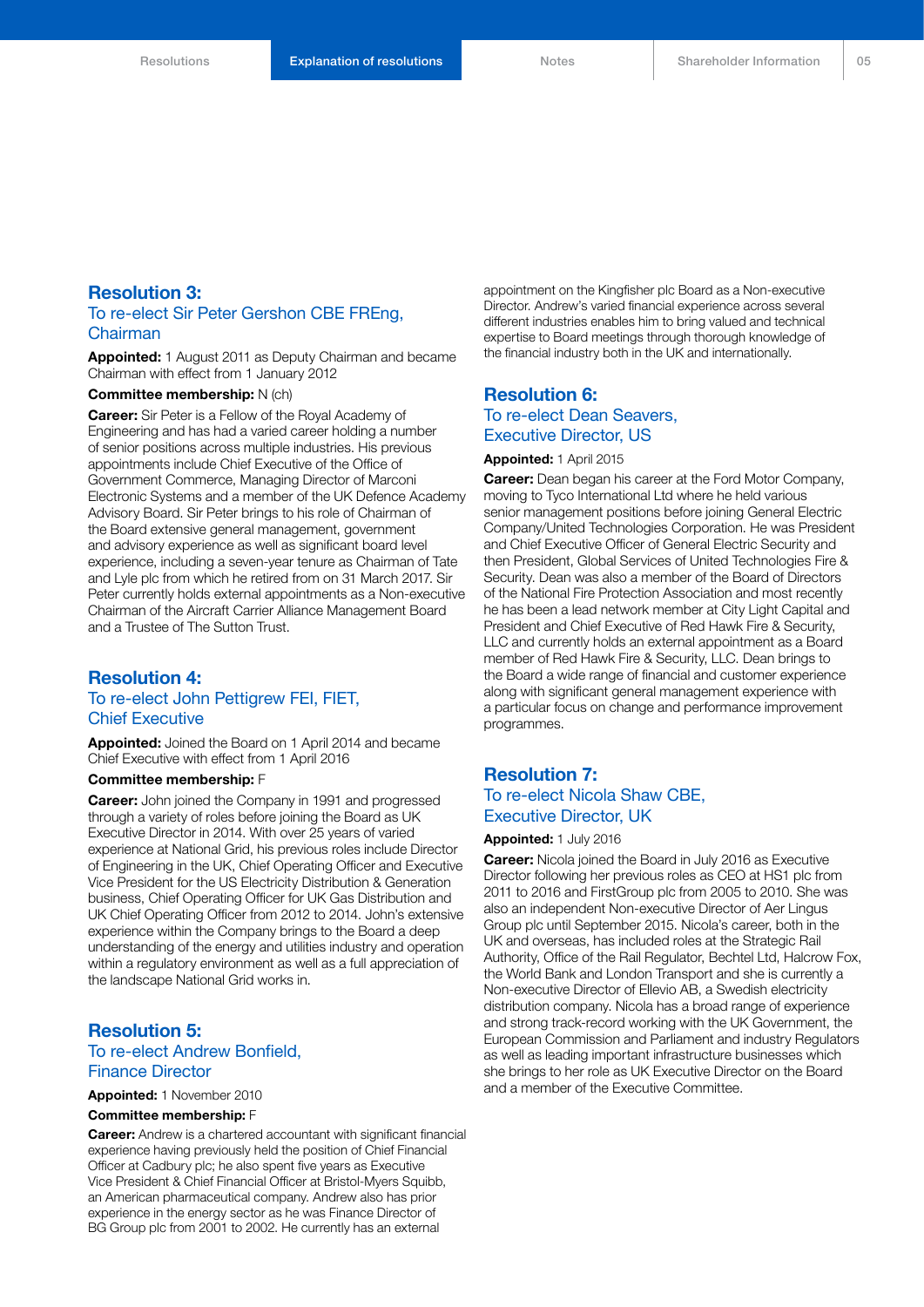### **Explanation of resolutions** continued

### **Resolution 8:**

### To re-elect Nora Mead Brownell, Non-executive Director

### **Appointed:** 1 June 2012

**Committee membership:** N, R, S

**Career:** A key individual in the US energy industry, Nora has significant experience gained in a variety of roles including Commissioner of the Pennsylvania Public Utility Commission and FERC and former President of the National Association of Regulatory Utility Commissioners. Most recently, Nora sat on the Boards of ONCOR Electric Delivery Holding Company LLC and Comverge, Inc. She is currently a member of the Board of Spectra Energy Partners LP and the Advisory Board of Morgan Stanley Infrastructure Partners as well as a partner in ESPY Energy Solutions, LLC. Through her executive experience and her non-executive directorships, Nora brings extensive experience in US Government and regulatory matters to the Board as well as significant expertise in the US utilities industry.

### **Resolution 9:**

### To re-elect Jonathan Dawson, Non-executive Director

### **Appointed:** 4 March 2013

**Committee membership:** F, N, R (ch)

**Career:** Jonathan started his career in the Ministry of Defence before moving to Lazard where he spent more than 20 years. He was a Non-executive Director of Galliford Try plc, National Australia Group Europe Limited and Standard Life Investments (Holdings) Limited. Most recently Jonathan was Chairman of the Remuneration Committee and Senior Independent Director of Next plc. His extensive experience in the pensions and financial industries brings significant and in-depth understanding in remuneration and financial matters to his role as Chairman of the Remuneration Committee and to the Board. Jonathan is currently Senior Independent Director and Chairman of the Audit and Risk Committee of Jardine Lloyd Thompson Group plc and Chairman and a founding partner of Penfida Limited.

### **Resolution 10:** To elect Pierre Dufour, Non-executive Director

#### **Appointed:** 16 February 2017

#### **Committee membership:** N, R, S

**Career:** Pierre started his career at SNC Lavalin Group, a Canadian engineering, procurement and construction management business. He joined Air Liquide in 1997, later going on to roles such as Chief Executive of the US operations, Chairman of the Board of Air Liquide Canada and several different positions within Air Liquide where he had responsibility for North American operations, while also overseeing safety and industrial risk management and operations in South America, Africa and the Middle East. Pierre then became Senior Executive Vice President of the Air Liquide Group with responsibility for all Air Liquide Group activities across The Americas, Middle East, Africa and Asia. Pierre brings significant safety and engineering knowledge to the Board and, in addition to his executive experience, Pierre is also a Non-executive Director of Archer Daniels Midland.

### **Resolution 11:** To re-elect Therese Esperdy, Non-executive Director

**Appointed:** 18 March 2014, and appointed to the Board of National Grid USA with effect from 1 May 2015

**Committee membership:** A, F (ch), N

**Career:** Having started her banking career at Lehman Brothers, Therese joined Chase Securities in 1997 going on to hold a variety of senior roles at JPMorgan Chase & Co. These included roles as Head of US Debt Capital Markets and Global Head of Debt Capital Markets, co-head of Banking, Asia Pacific at JPMorgan and Global Chairman of the Financial Institutions Group, JPMorgan Chase & Co. Most recently, Therese was appointed as a Non-executive Director on the Imperial Brands PLC Board on 1 July 2016. Therese has significant experience in the financial services industry where she has operated across international markets and as a result brings this experience and insight to the Board and to her role as Chairman of the Finance Committee.

### **Resolution 12:** To re-elect Paul Golby CBE FREng, Non-executive Director

**Appointed:** 1 February 2012

**Committee membership:** A, N, S (ch)

**Career:** A fellow of the Royal Academy of Engineering, Paul has held a variety of roles within the energy and utilities industries and was an Executive Director of Clayhithe plc, before going on to join E.ON UK plc where he was Chief Executive and later Chairman. Paul also held previous appointments as a Non-executive Chairman of AEA Technology Group plc and Chairman of EngineeringUK. He is currently the Chairman of Costain Group plc, the UK National Air Traffic Services, the Engineering and Physical Sciences Research Council and a member of the Prime Minister's Council for Science and Technology. Paul has significant experience in energy utilities, and within Government and regulatory industries with a specific background in safety and risk management which he brings to the Board and to his position as Chairman of the Safety, Environment and Health Committee.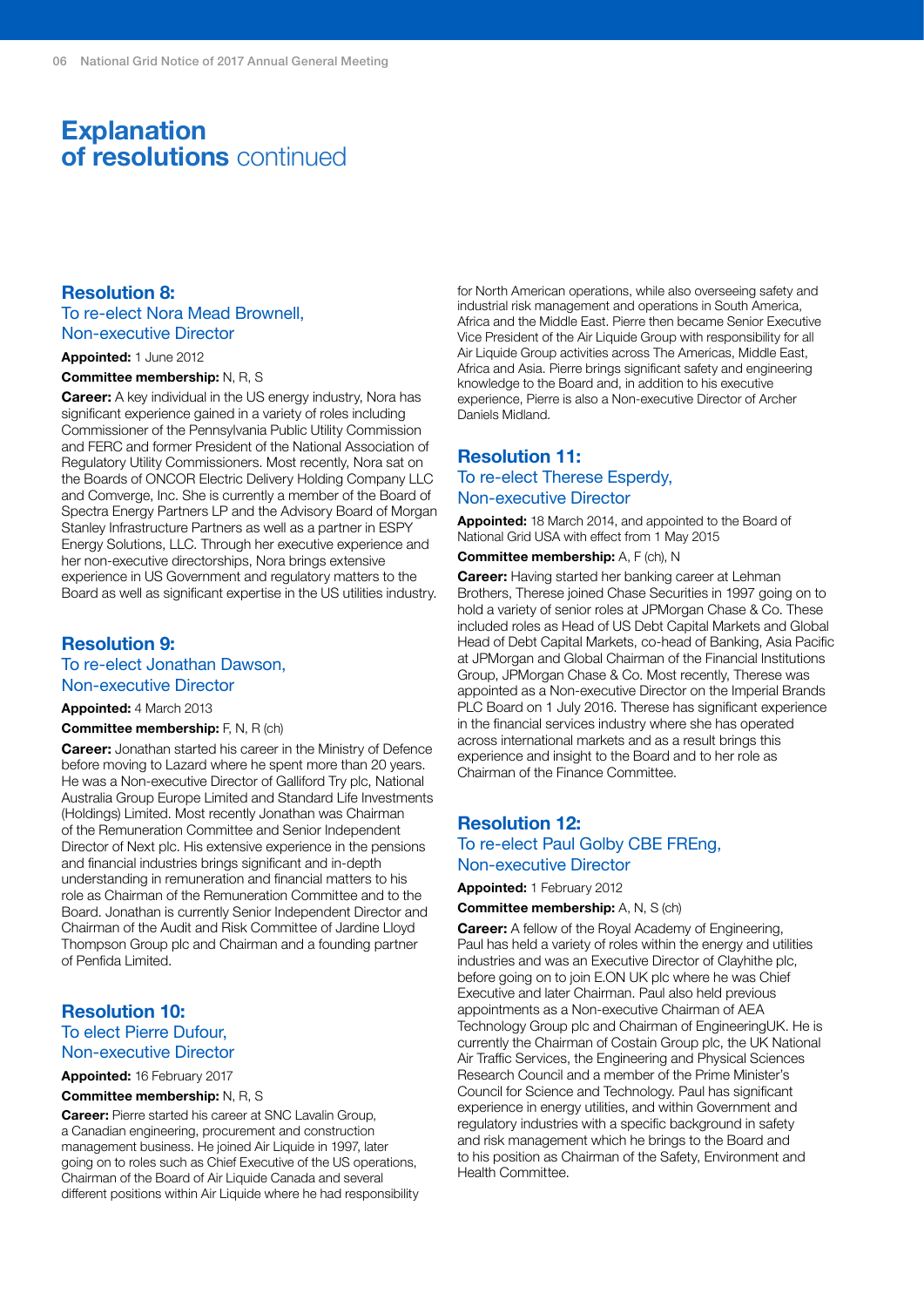### **Resolution 13:**

### To re-elect Mark Williamson, Non-executive Director and Senior Independent Director

**Appointed:** 3 September 2012

**Committee membership:** A (ch), N, R

**Career:** A Chartered accountant, Mark has a strong financial background and significant recent and relevant financial experience gained from roles as Chief Accountant and then Group Financial Controller of Simon Group plc, and Financial Controller and later Chief Financial Officer of International Power plc. Mark was also a Non-executive Director at Alent plc where he was Chairman of the Audit Committee and Senior Independent Director. As well as considerable financial experience, Mark brings a thorough knowledge of energy and regulatory matters and provides the Board with valuable insight in this area. Mark is currently Chairman of Imperial Brands PLC and will join the Board of Spectris plc as Non-executive Chairman with effect from 26 May 2017.

### **Resolutions 14 and 15:**

### Auditors' appointment and remuneration

The Audit Committee keeps under review the independence and objectivity of the external auditors and reviews fees paid to them, further information on which can be found in the Corporate Governance section of the Annual Report. The Audit Committee has recommended to the Board the appointment of Deloitte LLP.

### Resolution 14: To appoint the auditors Deloitte LLP

It is a requirement that the Company's auditors must be appointed at their first AGM and re-appointed annually thereafter at each general meeting at which accounts are laid before the Company, which will normally be at each AGM. This resolution proposes the appointment of Deloitte LLP as the Company's new auditors for the year ending 31 March 2018.

As previously announced on 11 November 2015, following a competitive tender process for its statutory audit contract, the Company intends to appoint Deloitte LLP as its new auditor for the year ending 31 March 2018, subject to shareholder approval. In light of regulatory changes regarding audit tendering and audit firm rotation, the Board and PricewaterhouseCoopers LLP ('PwC') mutually agreed that PwC would not participate in this tender process. PwC will therefore cease to hold office as the Company's auditor at the conclusion of the AGM and have provided a statement as required by company law, which is set out in Appendix 1.

### Resolution 15: To authorise the Directors to set the auditors' remuneration

This resolution proposes the Directors be authorised to set the auditors' remuneration.

The Audit Committee will consider and approve the audit fees on behalf of the Board in accordance with the Competition and Markets Authority Audit Order 2014.

### **Resolutions 16 and 17:** Directors' remuneration

These resolutions deal with the remuneration of the Directors and seek approval of the Directors' remuneration policy and the remuneration paid to the Directors during the year under review respectively.

The Company is required to ask shareholders to approve the remuneration policy section of the Directors' Remuneration Report at least every three years; this is set out on pages 58 to 62 of the Annual Report. Resolution 16 is a binding vote, if approved by shareholders it will have immediate binding effect and the Company will not be able to make a remuneration payment to a current or prospective Director or a payment for loss of office to a current or past Director unless that payment is consistent with the current Directors' remuneration policy or has been approved by a resolution of the shareholders of the Company.

The Company is required to propose the remainder of the Directors' Remuneration Report (excluding the Directors' remuneration policy) in resolution 17 as an advisory resolution each year. This means that, should shareholders vote against the Directors' Remuneration Report, the Directors can still be paid but the Remuneration Committee will reconsider the Directors' remuneration policy going forward. The Directors' Remuneration Report is set out on pages 54 to 71 of the Annual Report.

### **Resolution 18:** To authorise Directors to make political donations

As was the case last year and as a precautionary measure only, the Directors are seeking shareholders' authority for the Company to make political donations and to incur European Union ('EU') political expenditure, as defined by the 2006 Act.

The 2006 Act requires companies to obtain shareholders' approval for donations to registered political parties within the EU and other political organisations totalling more than £5,000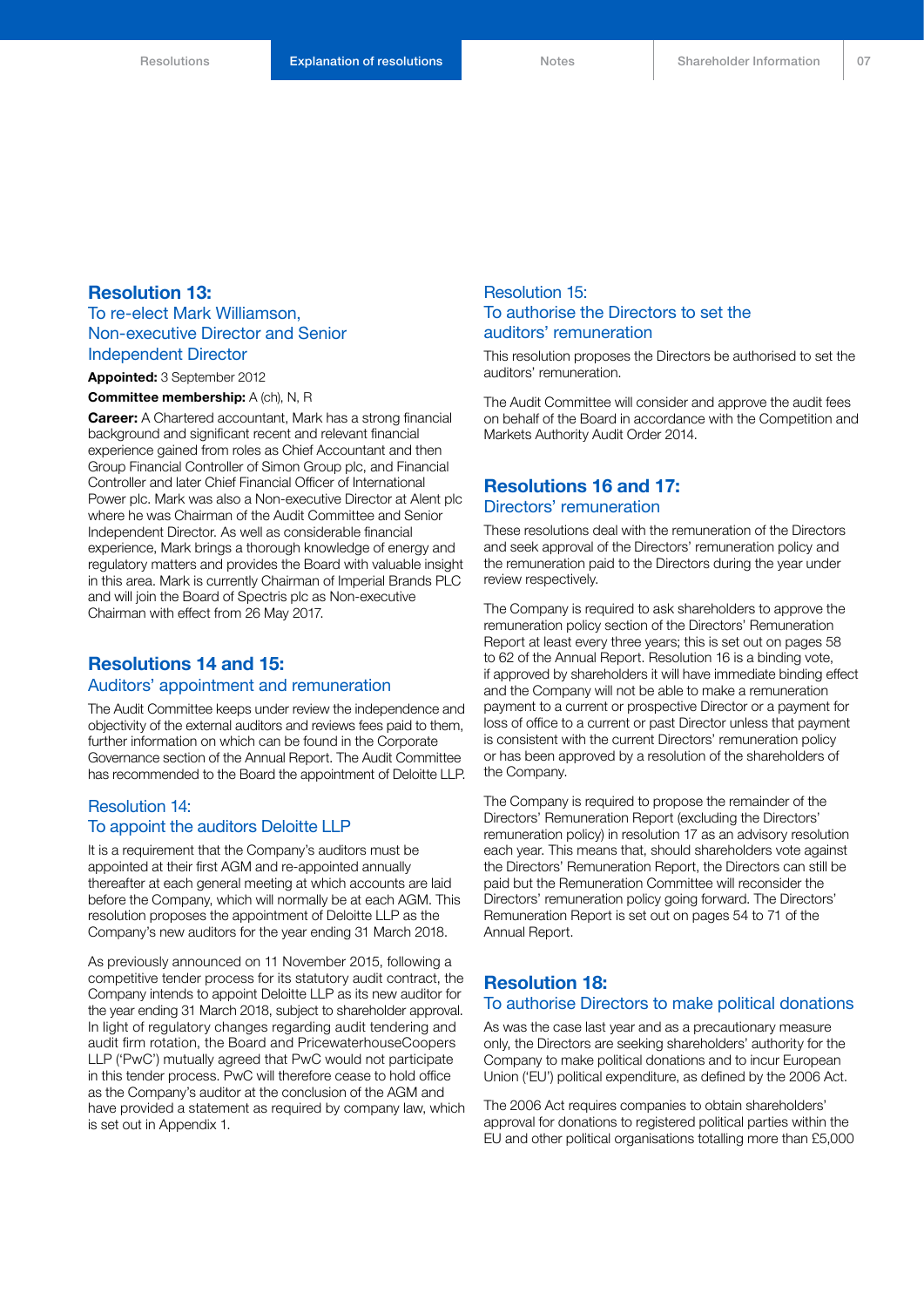### **Explanation of resolutions** continued

in any twelve-month period, and for any EU political expenditure, subject to limited exceptions. However, the definitions of these terms in the 2006 Act are very wide and as a result this can cover bodies such as those concerned with policy review, law reform and the representation of the business community (for example trade organisations). It could include special interest groups, such as those involved with the environment, which the Company and its subsidiaries might wish to support, even though these activities are not designed to support or influence support for a particular party.

The 2006 Act states that all-party parliamentary groups are not political organisations for these purposes, meaning the authority proposed in this resolution is not relevant to interactions with such groups.

The Company has no intention of changing its current practice of not making political donations or incurring EU political expenditure within the ordinary meaning of those words. The Directors consider, however, that it is in the best interests of shareholders for the Company to participate in public debate and opinion-forming on matters which affect its business. To avoid inadvertent infringement of the 2006 Act, the Directors are seeking shareholders' authority, on a precautionary basis only, for the Company and its UK subsidiaries to make political donations and to incur EU political expenditure for the period from the date of the AGM to the close of the next AGM.

### **Resolution 19:**

### To authorise the Directors to allot Ordinary Shares

The purpose of resolution 19 is to renew the Directors' power to allot shares. The authority will allow the Directors to allot new shares, or to grant rights to subscribe for or convert any security into shares, up to a nominal value of £142,593,621 (representing approximately 1,147,054,136 ordinary shares of 12 204/473 pence each), which is equivalent to approximately 33% of the issued share capital of the Company, exclusive of treasury shares, as at 22 May 2017.

The Directors consider that the Company will have sufficient flexibility with this lower level of authority to respond to market developments. This authority is in line with investor guidelines.

The Directors currently have no intention of issuing new shares, or of granting rights to subscribe for or to convert any security into shares, except in relation to, or in connection with, the operation and management of the Company's scrip dividend scheme and the exercise of options under the Company's share plans.

The Company expects to actively manage the dilutive effect of share issuance arising from the operation of the scrip dividend scheme. In some circumstances, additional shares may be allotted to the market for this purpose under the authority provided by this resolution. The Company believes these circumstances are unlikely to arise. However, if required for this purpose, it is expected that the associated allotment of new shares (or rights to subscribe for or convert any security

into shares) will not exceed 1% of the issued share capital (excluding treasury shares) per annum.

As is normal practice, this authority was also sought and approved at the 2016 AGM. The authority from the 2016 AGM was renewed at the General Meeting of the Company on 19 May 2017. The renewed authority was required due to the change in the nominal value of the ordinary share capital of the Company following a share consolidation which was also approved at the General Meeting. The renewed authority expires at the earlier of the close of this AGM and 25 October 2017.

Pursuant to the original 2016 authority, during the period from the date of the 2016 AGM to the date of the General Meeting (being 19 May 2017), the Company allotted and issued 18,945,361 ordinary shares of 11 17/43 pence each in the capital of the Company, representing approximately 0.5% of the issued share capital of the Company (excluding treasury shares) as at 18 May 2016 (being the reference date used for the purposes of the authority granted at the 2016 AGM). As at 22 May 2017, the Company has not used the renewed 2016 authority granted at the General Meeting and the Directors currently have no intention of using this authority prior to this AGM.

This authority will be subject to renewal annually. If the resolution is passed, the authority will expire at the earlier of the close of the next AGM and 31 October 2018.

As at 22 May 2017, the number of ordinary shares in issue was 3,614,401,483 and the Company held 173,239,075 treasury shares, representing 5.03% of the issued share capital excluding treasury shares.

### **Resolutions 20 to 23 are special resolutions and will be passed if at least 75% of the votes cast (not counting votes withheld) are in favour.**

### **Resolutions 20 and 21:** To disapply pre-emption rights

If the Directors allot new shares or other equity securities, or sell treasury shares, for cash (other than in connection with an employee share plan), they must first offer them to existing shareholders in proportion to their existing holdings (known as pre-emption rights).

For the purposes of this resolution:

**(a)** "pre-emptive offer" means an offer of equity securities open for acceptance for a period fixed by the Directors to (i) holders (other than the Company) on the register on a record date fixed by the Directors of Ordinary Shares in proportion to their respective holdings and (ii) other persons so entitled by virtue of the rights attaching to any other securities held by them, but subject in both cases to such exclusions or other arrangements as the Directors may deem necessary or expedient in relation to treasury shares, fractional entitlements, record dates or legal, regulatory or practical problems in, or under the laws of, any territory;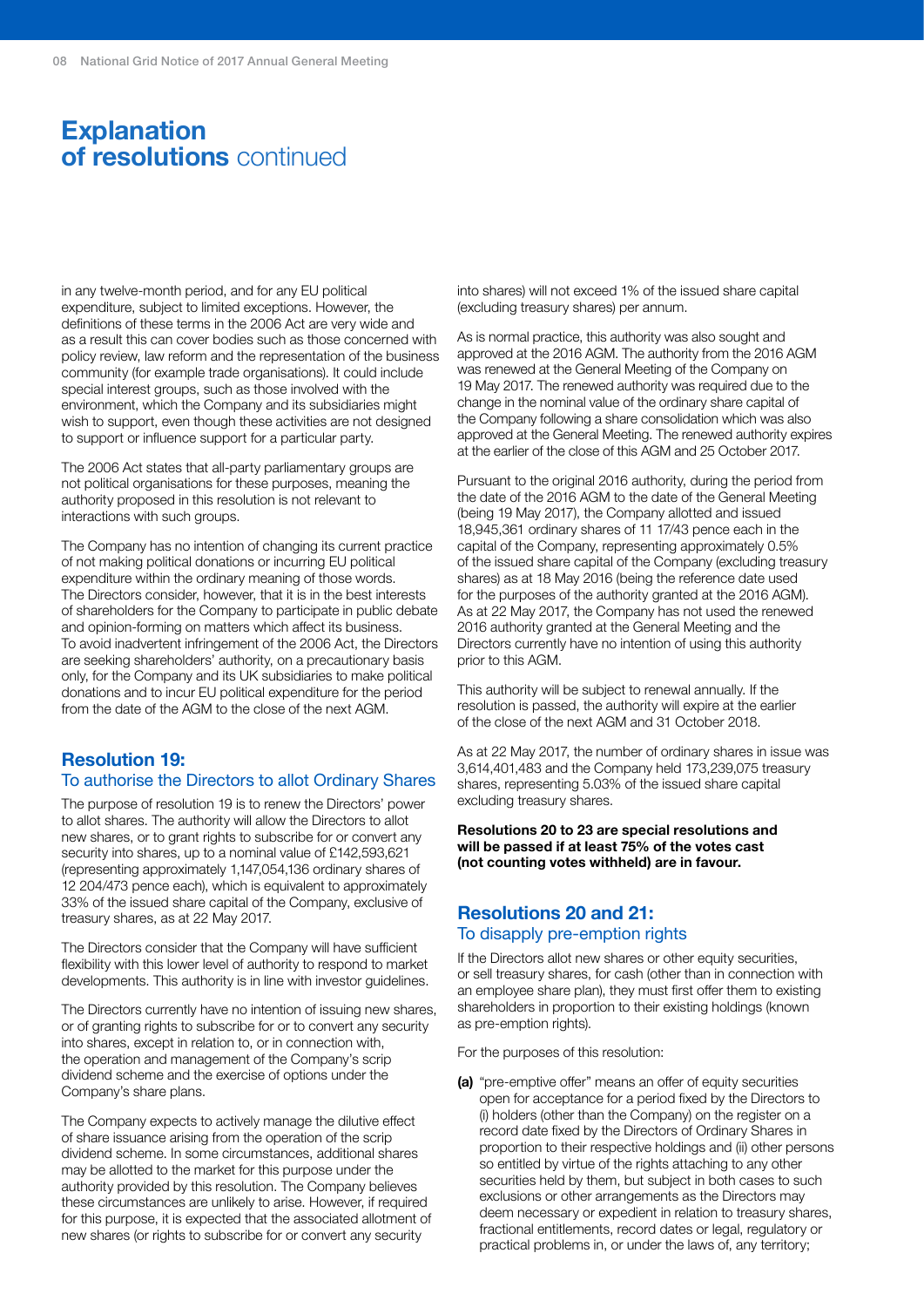- **(b)** references to an allotment of equity securities shall include a sale of treasury shares; and
- **(c)** the nominal amount of any securities shall be taken to be, in the case of rights to subscribe for or convert any securities into shares of the Company, the nominal amount of such shares which may be allotted pursuant to such rights.

The authorities sought in resolutions 20 and 21 were approved as a single resolution at the 2016 AGM. However, in accordance with the Pre-Emption Group's Monitoring Report published in May 2016, the Company has split the authority into two resolutions for the purposes of this AGM. This was also the approach taken at the General Meeting of the Company on 19 May 2017. The authorities will expire at the earlier of the close of the next AGM and 31 October 2018. A renewal of these authorities is intended to be proposed at each subsequent AGM.

### Resolution 20

Part (i) of resolution 20 seeks shareholders' approval to allot a limited number of new Ordinary Shares or other equity securities, or sell treasury shares, for cash on a pre-emptive basis but subject to such exclusions or arrangements as the Directors may deem appropriate to deal with certain legal, regulatory or practical difficulties. For example, in a pre-emptive rights issue, there may be difficulties in relation to fractional entitlements or the issue of new shares to certain shareholders, particularly those resident in certain overseas jurisdictions. The Board has no current intention of exercising the authority under part (i) of resolution 20 but considers the authority to be appropriate in order to allow the Company flexibility to finance business opportunities or to conduct a pre-emptive offer or rights issue having made appropriate exclusions or arrangements to address such difficulties.

In addition, there may be circumstances when the Directors consider it in the best interests of the Company to allot a limited number of Ordinary Shares or other equity securities, or sell treasury shares for cash on a non pre-emptive basis. In March 2015, an updated Statement of Principles was published by the Pre-Emption Group. The updated Statement of Principles supports the annual disapplication of pre-emption rights in respect of allotments of shares and other equity securities and sales of treasury shares for cash representing no more than 5% of issued ordinary share capital (exclusive of treasury shares), without restriction as to the use of proceeds of those allotments.

Accordingly, the purpose of part (ii) of resolution 20 is to authorise the Directors to allot new Ordinary Shares and other equity securities pursuant to the allotment authority given by resolution 19, or sell treasury shares, for cash up to a nominal value of £21,389,043, equivalent to 5% of the total issued ordinary share capital of the Company excluding treasury shares and 4.76% of the total issued ordinary share capital of the Company including treasury shares, as at 22 May 2017, without the shares first being offered to existing shareholders in proportion to their existing holdings.

### Resolution 21

The updated Statement of Principles also supports the annual disapplication of pre-emption rights in respect of allotments of shares and other equity securities and sales of treasury shares for cash representing no more than an additional 5% of issued ordinary share capital (exclusive of treasury shares), to be used only in connection with an acquisition or specified capital investment. The Statement of Principles defines "specified capital investment" as meaning one or more specific capital investment related uses for the proceeds of an issue of equity securities, in respect of which sufficient information regarding the effect of the transaction on the Company, the assets the subject of the transaction and (where appropriate) the profits attributable to them is made available to shareholders to enable them to reach an assessment of the potential return.

Accordingly, and in line with the template resolutions published by the Pre-Emption Group in May 2016, the purpose of resolution 21 is to authorise the Directors to allot new Ordinary Shares and other equity securities pursuant to the allotment authority given by resolution 19, or sell treasury shares, for cash up to a further nominal amount of £21,389,043, equivalent to 5% of the total issued ordinary share capital of the Company excluding treasury shares and 4.76% of the total issued ordinary share capital of the Company including treasury shares, as at 22 May 2017, only in connection with an acquisition or specified capital investment which is announced contemporaneously with the allotment, or which has taken place in the preceding six-month period and is disclosed in the announcement of the issue. If the authority given in resolution 21 is used, the Company will publish details of the placing in its next annual report.

The Directors intend to continue to adhere to the provisions of the updated Statement of Principles and not to allot shares or other equity securities or sell treasury shares for cash on a non pre-emptive basis pursuant to the authority in resolution 21 in excess of an amount equal to 7.5% of the total issued ordinary share capital of the Company, excluding treasury shares, within a rolling three-year period, other than:

- **(i)** with prior consultation with shareholders; or
- **(ii)** in connection with an acquisition or specified capital investment which is announced contemporaneously with the allotment or which has taken place in the preceding six-month period and is disclosed in the announcement of the allotment.

The Directors consider the authorities in resolutions 20 and 21 to be appropriate in order to allow the Company flexibility to finance business opportunities or to conduct a pre-emptive offer or rights issue without the need to comply with the strict requirements of the statutory pre-emption provisions.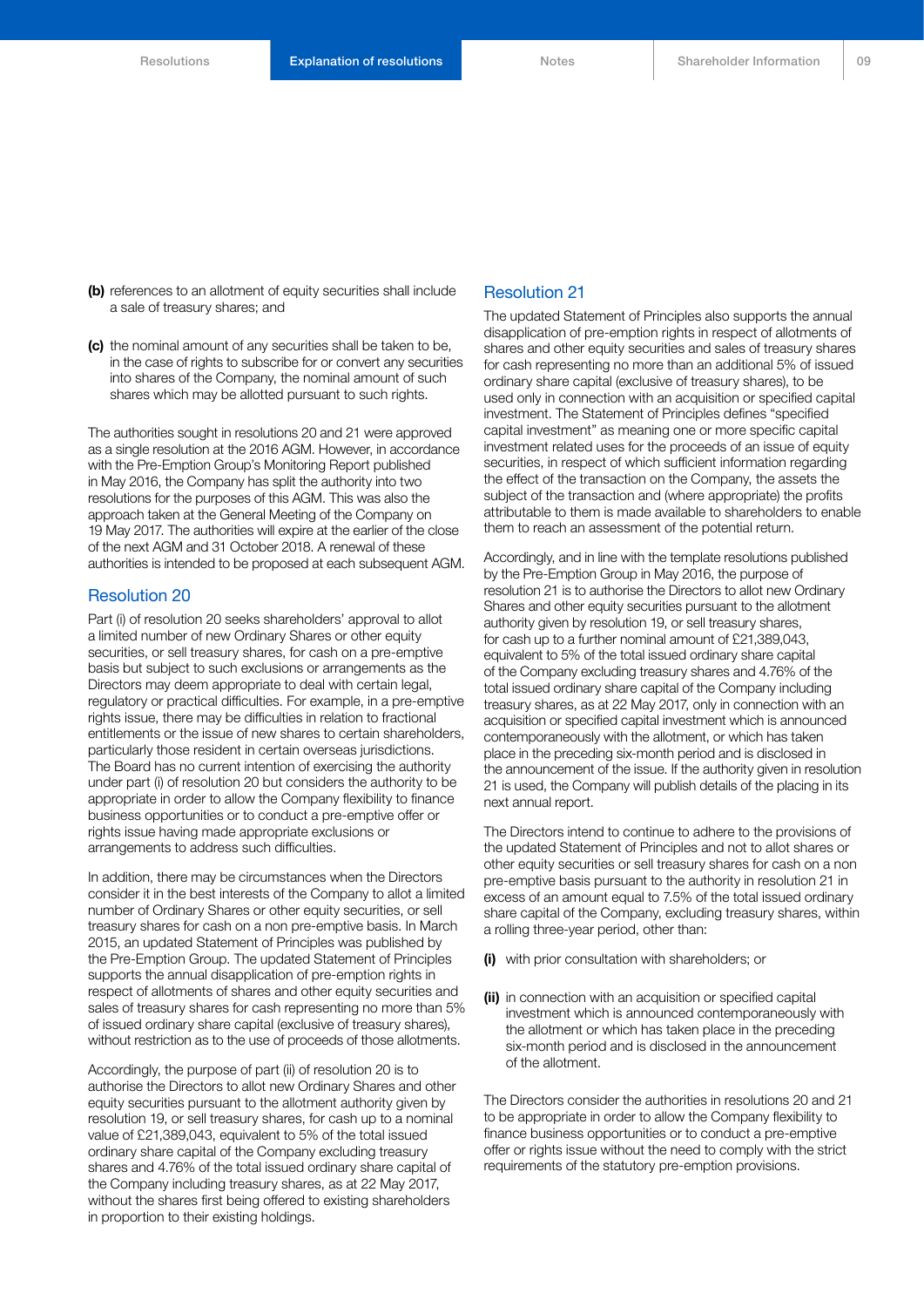### **Explanation of resolutions** continued

### **Resolution 22:**

### To authorise the Company to purchase its own Ordinary Shares

In some circumstances, the Company may find it advantageous to have the authority to purchase its own shares in the market. The Directors believe that it is an important part of the financial management of the Company to have the flexibility to repurchase issued shares in order to manage its capital base.

As is normal practice, this authority was also sought and approved at the 2016 AGM. The authority from the 2016 AGM was renewed at a General Meeting of the Company on 19 May 2017. The renewed authority was required due to a change to the nominal value of the ordinary share capital of the Company following a share consolidation also approved at the General Meeting in May. The renewed authority expires at the earlier of the close of this AGM and 25 October 2017 and so, in accordance with normal practice, the authority in this resolution 22 is being sought.

As explained at the General Meeting in May, it is intended that approximately £835 million of the proceeds from the sale of a majority interest in the Company's UK gas distribution business will be returned to shareholders by way of purchase of the Company's Ordinary Shares. If this resolution is passed, the Directors may use this authority in this context to return part of such amount to shareholders by way of on-market purchases of the Company's shares.

In addition, the Company will seek to purchase shares where the Directors believe this would be in the best interests of shareholders generally, for example, to manage share dilution created by take-up of the scrip dividend option that is above the level required to maintain appropriate balance sheet strength. The authority will only be used after careful consideration, taking into account market conditions prevailing at the time, other investment and financing opportunities and the overall financial position of the Company.

Further to the explanatory note to resolution 19, share issuance arising from the operation of the scrip dividend scheme may be actively managed through the repurchase of the Company's shares. It is expected that such issuance under the scrip dividend scheme, or such associated repurchases, will not exceed 2.5% of the issued share capital (excluding treasury shares) per annum. It is intended that, in line with recent practice, repurchased shares will be held as treasury shares.

Repurchased shares may be held as treasury shares by the Company, and resold for cash, cancelled, either immediately or at some point in the future, or used for the purposes of employee share schemes.

During the year ended 31 March 2017, the Company purchased 19,602,361 ordinary shares of 11 17/43 pence each in the capital of the Company, representing approximately 0.5% of the called up share capital of the Company as at 31 March 2017 (excluding treasury shares) at a total cost of £188,922,589. This resolution complies with investor quidelines, which limit share purchases to 10% of the issued share capital (excluding treasury shares) per annum.

As at 22 May 2017, options were outstanding over 23,442,583 Ordinary Shares, representing approximately 1% of the issued share capital (excluding treasury shares). If the proposed market purchase authority were used in full, shares over which these options were outstanding would represent approximately 1% of the adjusted share capital (excluding treasury shares).

### **Resolution 23:** To authorise the Directors to hold general meetings on 14 clear days' notice

The Company's Articles allow the Directors to call general meetings of the Company, other than AGMs, on a minimum of 14 clear days' notice. Under Section 307A of the 2006 Act, annual shareholder approval is required to call such meetings on such notice (rather than on 21 days' notice). Accordingly, to retain flexibility, the Directors are seeking authority this year to be able to call general meetings, other than AGMs, on not less than 14 clear days' notice. The approval will be effective until the Company's next AGM when it is intended that a similar resolution will be proposed. In order to provide maximum flexibility and in line with market practice, the notice period proposed this year is 14 clear days as opposed to 14 working days which was the period proposed last year. The shorter notice period would not be used as a matter of routine for such meetings, but only where flexibility is merited by the business of the meeting and it is thought to be to the advantage of shareholders as a whole. The Company will make available to all shareholders an electronic voting facility for any meeting held on 14 clear days' notice. Notice given for the General Meeting held on 19 May 2017 was 21 clear days.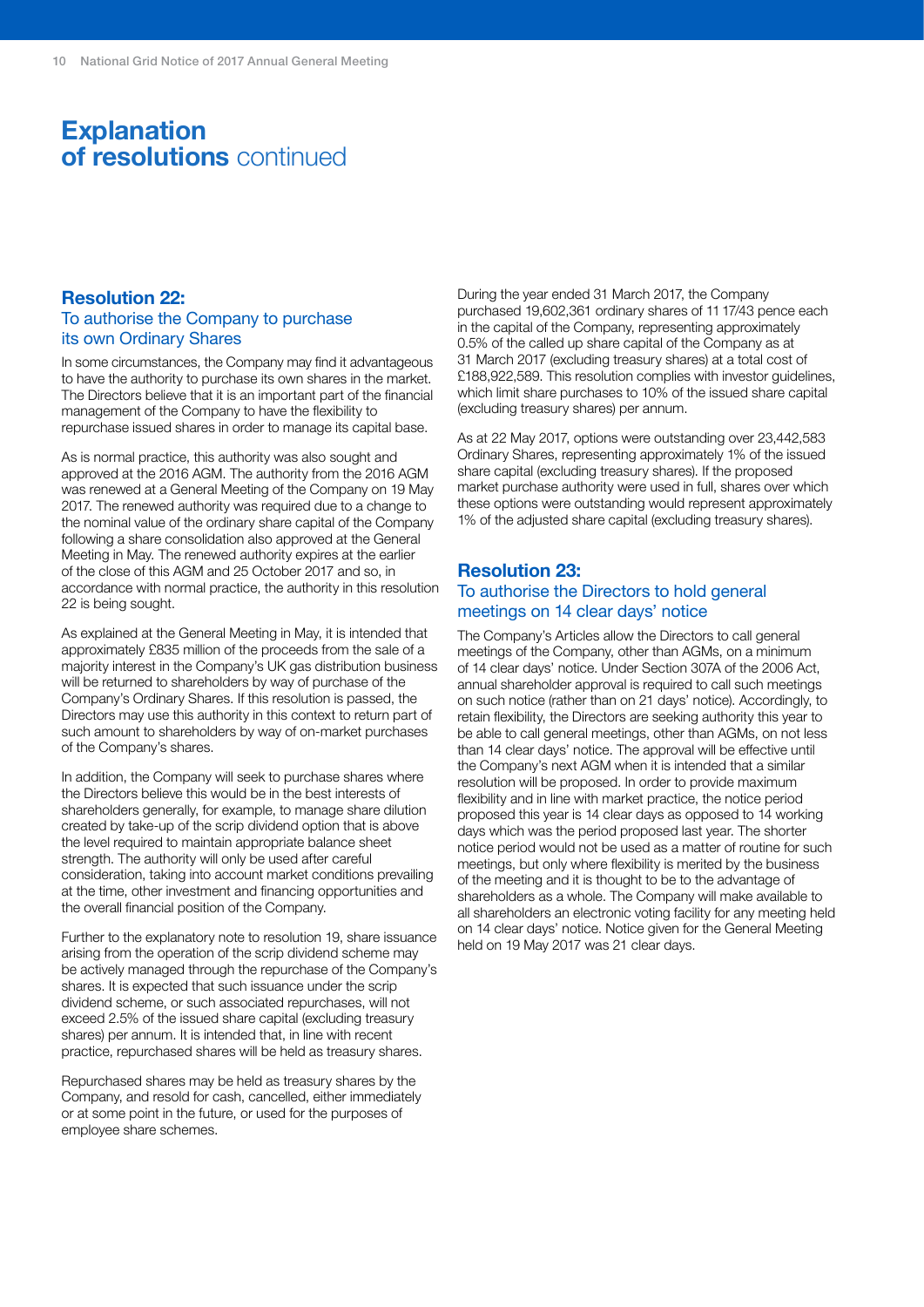### **Notes**

- **1.** To be entitled to attend and vote at the AGM, shareholders must be included in the register of members of the Company as at 6pm on Saturday 29 July 2017 or, in the event that this AGM is adjourned, in the register of members 48 hours before the time of any adjourned AGM. They shall be entitled to vote at the AGM in respect of the number of shares registered in their name at that time. Changes to entries in the register of members after 6pm on Saturday 29 July 2017 or, in the event that this AGM is adjourned, in the register of members 48 hours before the time of any adjourned AGM, shall be disregarded in determining the rights of any person to attend or vote at the AGM.
- **2.** As at 22 May 2017 (being the latest practicable date before publication of this Notice of AGM), there were 3,614,401,483 Ordinary Shares in issue, carrying one vote each, and 173,239,075 shares in treasury. Shares held in treasury do not have voting rights. Therefore, the total number of voting rights exercisable as at 22 May 2017 is 3,441,162,408.
- **3.** Holders of Ordinary Shares are entitled to attend, speak and vote, either in person or by proxy, at general meetings of the Company.
- **4.** Each of the resolutions to be put to the meeting will be voted on by a poll and not by a show of hands. A poll reflects the number of voting rights exercisable by each shareholder and so the Directors consider it a more democratic method of voting. The results will be published on the Company's website and notified to the UK Listing Authority once the votes have been verified.
- **5.** A shareholder of the Company who is entitled to attend, speak and vote at the AGM but is unable or does not wish to attend is entitled to appoint a proxy or proxies to attend, speak and vote on his/her behalf. A proxy does not need to be a shareholder of the Company. A shareholder may appoint more than one proxy in relation to the AGM provided that each proxy is appointed to exercise the rights attached to a different share or shares held by that shareholder. Unless specified otherwise, the Chairman of the Company will act as proxy and vote on a poll as directed by the appointing shareholder. Shareholders will, as applicable, have been sent a personalised Proxy Card or alternatively will be able to complete a proxy form online at [www.nationalgridshareholders.com.](http://www.nationalgridshareholders.com)
- **6.** To be valid, Proxy Cards must be received by no later than 11.30am on Saturday 29 July 2017, using the pre-paid envelope provided or delivered by post or (during normal business hours) by hand to: Capita Asset Services, PXS, 34 Beckenham Road, Beckenham, Kent BR3 4TU. Alternatively, shareholders can complete the proxy form online at [www.nationalgridshareholders.com](http://www.nationalgridshareholders.com) by no later than 11.30am on Saturday 29 July 2017. The appointment of a proxy will not prevent a shareholder from subsequently attending and voting at the meeting in person.
- **7.** For further details relating to the voting and participation rights of shareholders, please refer to the Company's Articles, copies of which are available on the Company's website at [www2.nationalgrid.com/about-us/corporate](http://www2.nationalgrid.com/about-us/corporate-governance/)[governance/](http://www2.nationalgrid.com/about-us/corporate-governance/).
- **8.** If this Notice of AGM is sent to you as a person nominated to receive copies of Company communications, the proxy rights described above do not apply. The rights described in these paragraphs only apply to shareholders. You may have a right under an agreement with the registered member to be appointed (or have someone else appointed) as a proxy for the AGM, and you are advised to contact them. Alternatively, if you do not have such a right, or do not wish to exercise it, you may have a right under such agreement to give instructions to the registered member holding the shares as to the exercise of voting rights.
- **9.** A corporate shareholder may appoint one or more corporate representatives on its behalf who may exercise all of its powers as a shareholder provided they do not do so in relation to the same shares.
- **10.** CREST members who wish to appoint a proxy or proxies through the CREST electronic proxy appointment service may do so by using the procedures described in the CREST Manual available via [www.euroclear.com.](http://www.euroclear.com) CREST personal members or other CREST sponsored members, and those CREST members who have appointed a voting service provider, should refer to their CREST sponsor or voting service provider, who will be able to take the appropriate action on their behalf.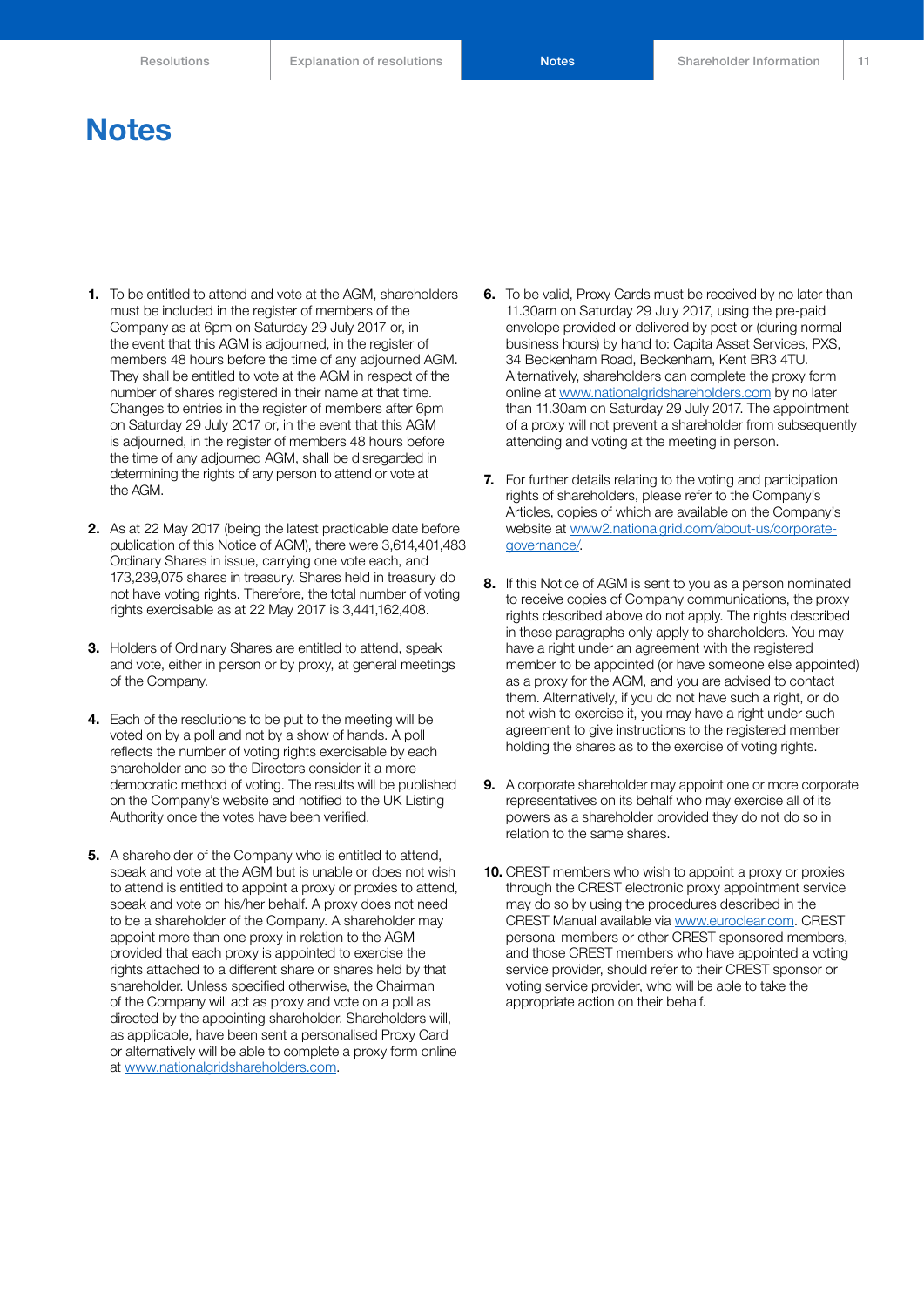### **Notes** continued

- **11.** Any message, regardless of whether it relates to the appointment of a proxy or to an amendment to an instruction given to a previously appointed proxy must, in order to be valid, be transmitted so as to be received by the issuer's agent (CREST ID RA10) by 8pm on Friday 28 July 2017. After this time, any change to instructions to proxies appointed through CREST should be communicated to the agent by other means. It is the responsibility of the CREST member concerned to take (or if the CREST member is a CREST personal member or sponsored member or has appointed a voting service provider, to procure that his CREST sponsor or voting service provider takes) such action as shall be necessary to ensure that a message is transmitted by means of the CREST system by any particular time. In this connection, CREST members (and, where applicable, their CREST sponsors or voting service providers) are referred, in particular, to those sections of the CREST Manual concerning practical limitations of the CREST system and timings. The Company may treat as invalid a CREST Proxy Instruction in the circumstances set out in Regulation 35(5)(a) of the Uncertificated Securities Regulations 2001.
- **12.** Shareholders have the right to ask questions at the AGM which the Company must cause to have answered if they relate to the business being dealt with at the meeting unless (a) answering such questions would unduly interfere with the preparation for the meeting or involve the disclosure of confidential information, (b) the answer has already been given on the Company's website in the form of an answer to a question, or (c) answering the questions would be undesirable in the interests of the Company or the good order of the meeting.
- **13.** Shareholders meeting the threshold requirements in Section 338 and Section 338A of the 2006 Act have the right to require the Company (i) to give, to members of the Company entitled to receive notice of the meeting, notice of a resolution which may properly be moved and is intended to be moved at the meeting; and/or (ii) to include in the business to be dealt with at the meeting any matter (other than a proposed resolution) which may be properly included in such business. A resolution may properly be moved or a matter may properly be included in the business of the meeting unless (a) (in the case of a resolution only) it would, if passed, be ineffective (whether by reason of inconsistency with any enactment or the Company's constitution or otherwise), (b) it is defamatory of any person, or (c) it is frivolous or vexatious.

Such a request may be in hard copy form or in electronic form, must identify the resolution of which notice is to be given or the matter to be included in the business of the meeting, must be authorised by the person or persons making it, must be received by the Company not later than 16 June 2017, being the date six clear weeks before the meeting, and (in the case of a matter to be included in the business of the meeting only) must be accompanied by a statement setting out the grounds for the request.

- **14.** Copies of the Directors' service contracts or letters of appointment and the Company's Articles will be available for inspection at the registered office of the Company at 1–3 Strand, London WC2N 5EH during normal busines hours until the time of the AGM and at The ICC, 8 Centenary Square, Birmingham B1 2EA from 15 minutes before the AGM until it ends.
- **15.** Copies of this Notice of AGM, the Annual Report and information required by Section 311A of the 2006 Act are available on the Company's website at [www.nationalgrid.com](http://www.nationalgrid.com). Shareholders should note it is possible that, pursuant to requests made by shareholders of the Company under Section 527 of the 2006 Act, the Company may be required to publish on a website a statement setting out any matter relating to: (i) the audit of the Company's accounts (including the auditors' report and the conduct of the audit) that are to be laid before the AGM; or (ii) any circumstance connected with an auditor of the Company ceasing to hold office since the previous meeting at which annual accounts and reports were laid in accordance with Section 437 of the 2006 Act. The Company may not require the shareholders requesting any such website publication to pay its expenses in complying with Section 527 or Section 528 of the 2006 Act. Where the Company is required to place a statement on a website under Section 527 of the 2006 Act, it must forward the statement to the Company's auditors not later than the time when it makes the statement available on the website. The business which may be dealt with at the AGM includes any statement the Company has been required under Section 527 of the 2006 Act to publish on a website.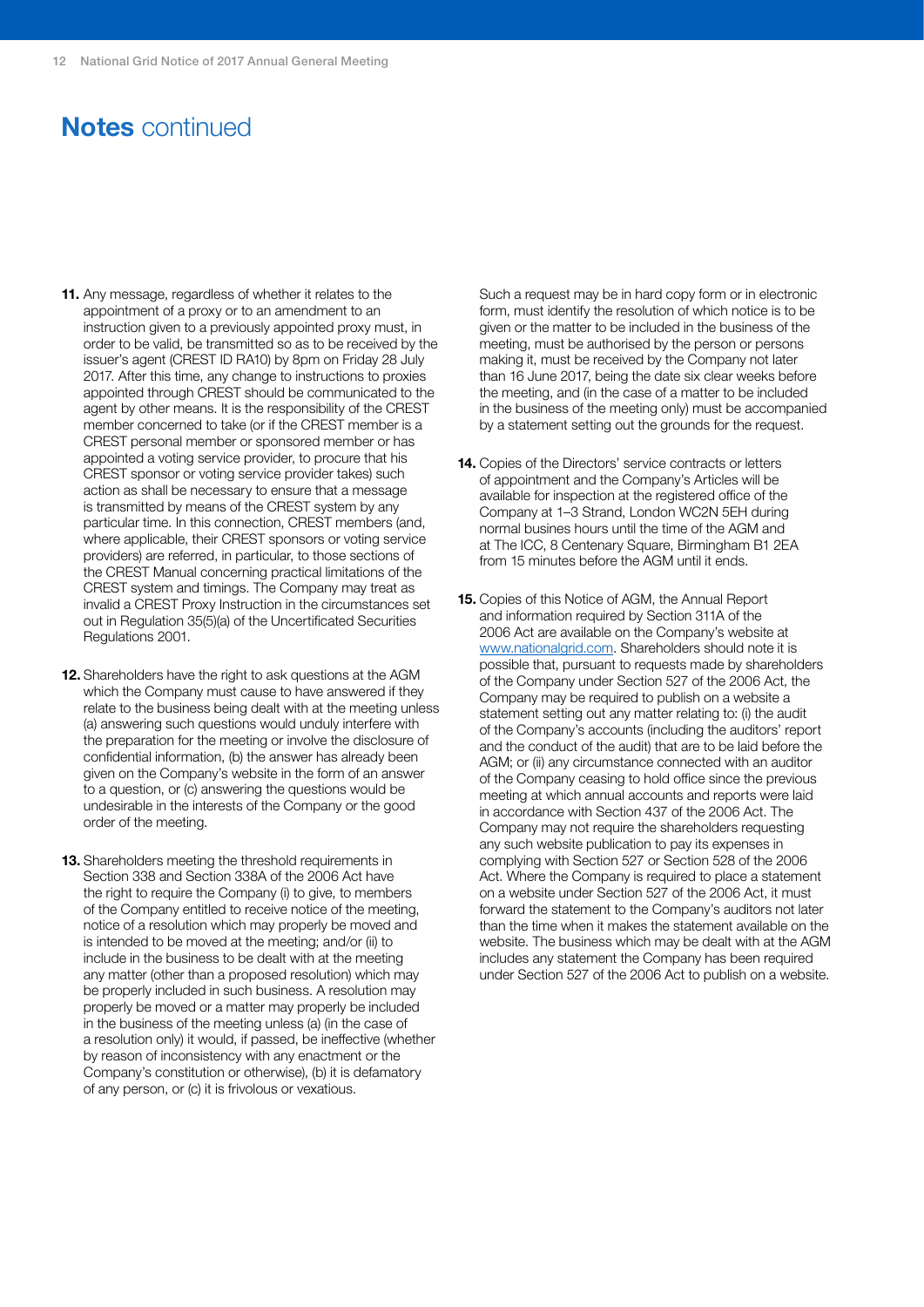### **Shareholder Information**

### **The AGM**

The AGM will take place at 11.30am on Monday 31 July 2017 at The ICC, 8 Centenary Square, Birmingham B1 2EA (see map below). Registration for the AGM will open at 10am.

### **Venue**

For location and travel details to The ICC, please visit [www.theicc.co.uk/find-us.](http://www.theicc.co.uk/find-us) For walking route details, please visit [www.walkit.com.](http://www.walkit.com) Limited free car parking will be available adjacent to the venue (Barclaycard Arena North Car Park) on a 'first come, first served' basis. In order to register for free car parking, shareholders will need to visit the ParkJockey website (www.parkjockey.com/barclaycard-arena-events), choose the date of the AGM, select 'ICC Parking' and register using the code NGAGM31. If you do not enter this code you will be charged the full price for parking. If you have any questions in relation to the parking please contact ParkJockey on +44 (0) 2078 428508 or [info@parkjockey.com.](mailto:info%40parkjockey.com?subject=) Car parking for shareholders with special access requirements is also available. Shareholders walking to the AGM from Birmingham New Street Station should leave the station via the New Street/Victoria Square exit.



### **If you can attend the meeting**

Please bring your notification card if received in hard copy or a copy of the email notification if we communicate with you electronically, as this will help with registration.

Tea and coffee will be available before the meeting and a light lunch will be provided after the meeting in the main hall. Please note that food and drink are not permitted in the auditorium.

You will be asked to pass through our security systems before entering the meeting. For your personal safety and security there may be checks and searches conducted. Please do not bring suitcases, large bags or rucksacks. If you do we may ask you to leave the item in the cloakroom.

Recording equipment, cameras and other items that might interfere with the good order of the meeting will not be permitted into the main hall or auditorium. Mobile phones must be turned off or on silent during the meeting.

If there is a question that you wish to ask at the meeting, we would encourage you to pre-register your question with a member of the team at the Question Registration area in the main hall.

Capita Asset Services will be available before and after the meeting to answer any questions you may have regarding your shareholding. National Grid staff will also be available to answer any questions you may have on the Company's activities.

The meeting will be filmed for webcast purposes. If you attend the meeting in person, you may be included in the webcast. Please note that the webcast footage may be transferred outside the European Economic Area. By attending the meeting, you consent to being filmed.

### **Accessibility**

The ICC is easily accessible by wheelchair users and has lift access inside. An induction loop is available for shareholders with hearing difficulties.

### **If you cannot attend the meeting**

#### Watch our webcast

If you cannot attend you can follow the meeting by watching our webcast online at [www.nationalgrid.com.](http://www.nationalgrid.com)

### Appoint a Proxy

In order to vote on the resolutions being proposed at the AGM, you will need to appoint a proxy using one of the following methods (as applicable):

- Comple[t](http:// www.nationalgridshareholders.com)e the proxy form online at [www.nationalgridshareholders.com](http:// www.nationalgridshareholders.com)
- Complete, date and sign the paper Proxy Card enclosed with this Notice and return it using the pre-paid envelope provided or deliver it by hand during normal business hours to:

Capita Asset Services PXS 34 Beckenham Road Beckenham Kent BR3 4TU

If you are a CREST member you can submit a message via CREST, please see notes 10 and 11 on pages 11 and 12 for details.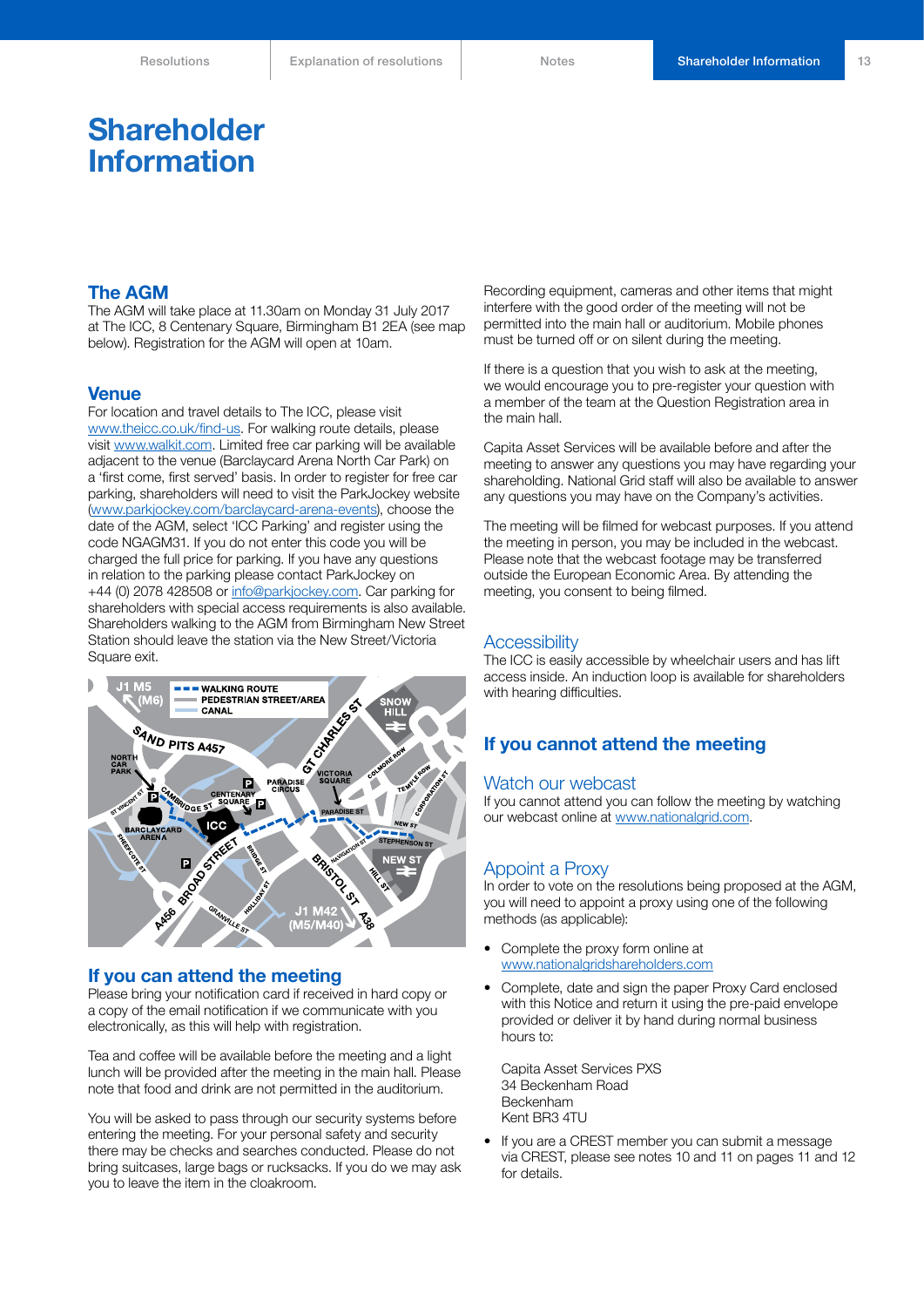To be valid, Proxy Cards must be received by 11.30am on Saturday 29 July 2017 and CREST Proxy Instructions by 8pm on Friday 28 July 2017.

Please note that proxy votes can only be submitted via paper Proxy Cards returned to the address stated, electronically via [www.nationalgridshareholders.com](http://www.nationalgridshareholders.com) or via CREST. Proxy votes cannot be submitted via any other means of communication.

The return of a completed Proxy Card or CREST Proxy Instruction will not prevent you from attending the AGM and voting in person if you wish to do so.

### **Voting**

Each of the resolutions to be put to the meeting will be voted on by a poll and not by a show of hands. A poll reflects the number of voting rights exercisable by each shareholder and so the Directors consider it a more democratic method of voting. The results will be published on the Company's website and notified to the UK Listing Authority once the votes have been verified.

For further details relating to the voting and participation rights of shareholders, please refer to the Company's Articles, copies of which are available on the Company's website at [www2.nationalgrid.com/about-us/corporate-governance/](http://www2.nationalgrid.com/about-us/corporate-governance/).

### **Beware of Share Fraud**

Fraudsters use persuasive and high pressure tactics to lure investors into scams. Shareholders are advised to be wary of any unsolicited advice or offers, whether over the telephone, through the post, by email or visits at home. If you receive any such unsolicited contact, please check the company or person contacting you is properly authorised by the Financial Conduct Authority ('FCA') before getting involved.

You can check at [www.fca.org.uk/consumers/protect-yourself](http://www.fca.org.uk/consumers/protect-yourself) and can report calls from unauthorised firms to the FCA by calling 0800 111 6768.

### **Want more information or help?**

Capita Asset Services can help with shareholding queries and can provide you with a copy of the Annual Report. Their contact details are overleaf. Alternatively, the Annual Report and this Notice of Meeting are available at [www.nationalgrid.com](http://www.nationalgrid.com) in the Investors section.

### **Glossary**

**Annual Report** the Company's Annual Report and Accounts for the year ended 31 March 2017

**ADS** American Depository Shares

**Articles** the Articles of Association of the Company

**Capita Asset Services** is a trading name of Capita Registrars Limited

**Code** the UK Corporate Governance Code was published in September 2014 (the code) and updated in 2016

**CREST** the relevant system (as defined in the Uncertificated Securities Regulations 2001 (SI/3755)) in respect of which Euroclear UK & Ireland Limited is the operator

**Directors** the directors of National Grid plc

**EU** the European Union, being the economic and political union of 28 member states located in Europe

**London Stock Exchange** the London Stock Exchange plc

**National Grid** or **Company** National Grid plc

**Ordinary Shares** ordinary shares of 12 204/473 pence each in the capital of the Company (for the avoidance of doubt, this definition takes into account the change in nominal value of the ordinary shares of the Company from 11 17/43 pence each to 12 204/473 pence each that occurred as a result of the share consolidation approved at the general meeting of the Company on 19 May 2017)

**Scrip Dividend Scheme** the National Grid plc Scrip Dividend Scheme subject to the terms and conditions approved by shareholders at the AGM held on 28 July 2014, as amended from time to time

**Shareholder** a holder of Ordinary Shares in the capital of the Company

**Share portal** the National Grid share portal, [www.nationalgridshareholders.com](http://www.nationalgridshareholders.com)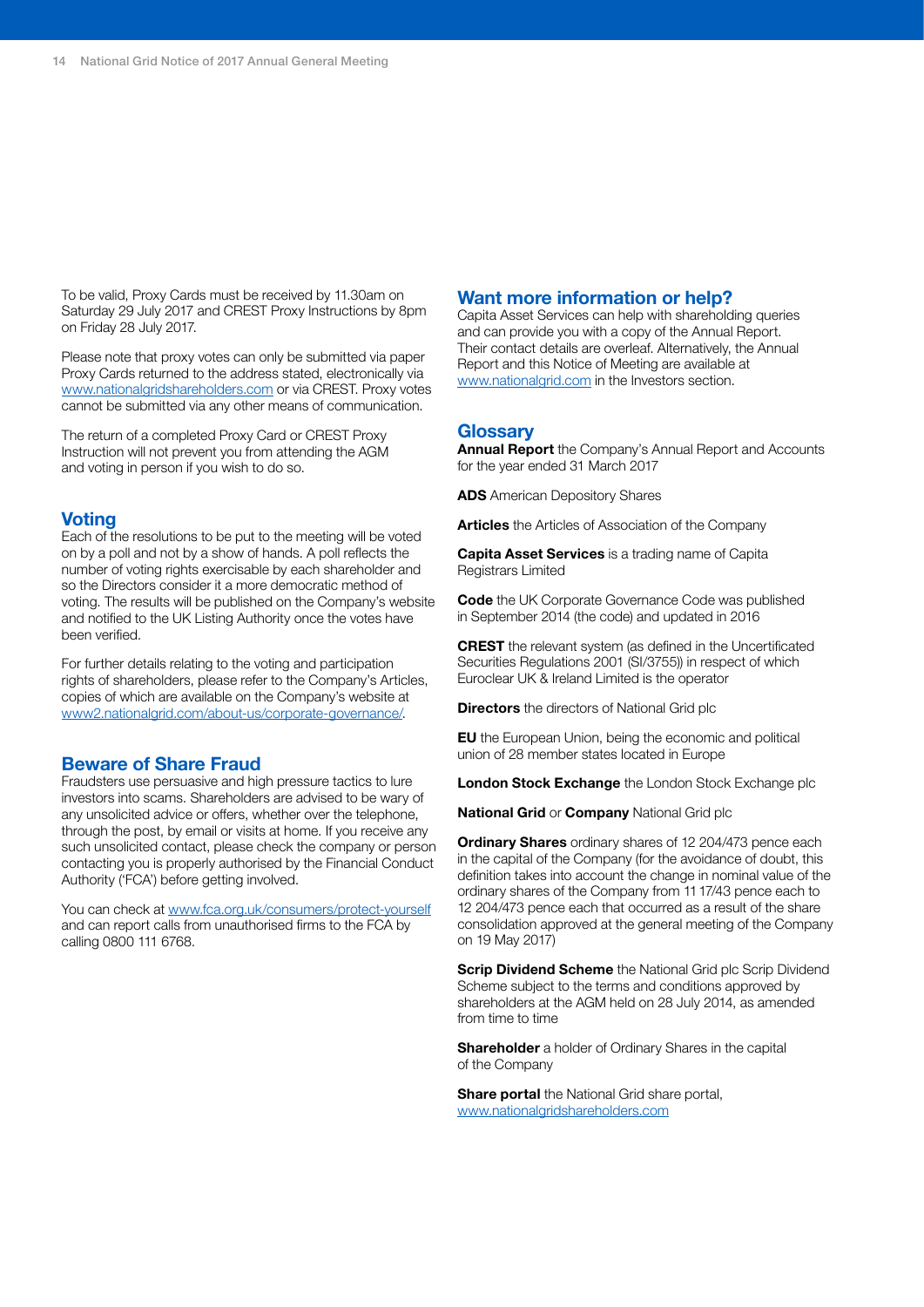## **Appendix 1 – Auditors' Statement of Reasons**



PricewaterhouseCoopers LLP 1 Embankment Place, London, WC2N 6RH  $T + 44$  (0) 2075 835 000,  $F + 44$  0) 2072 124 652, www.pwc.co.uk

PricewaterhouseCoopers LLP is a limited liability partnership registered in England with registered number OC303525. The registered office of<br>PricewaterhouseCoopers LLP is 1 Embankment Place, London WC2N 6RH. Pricewaterhou